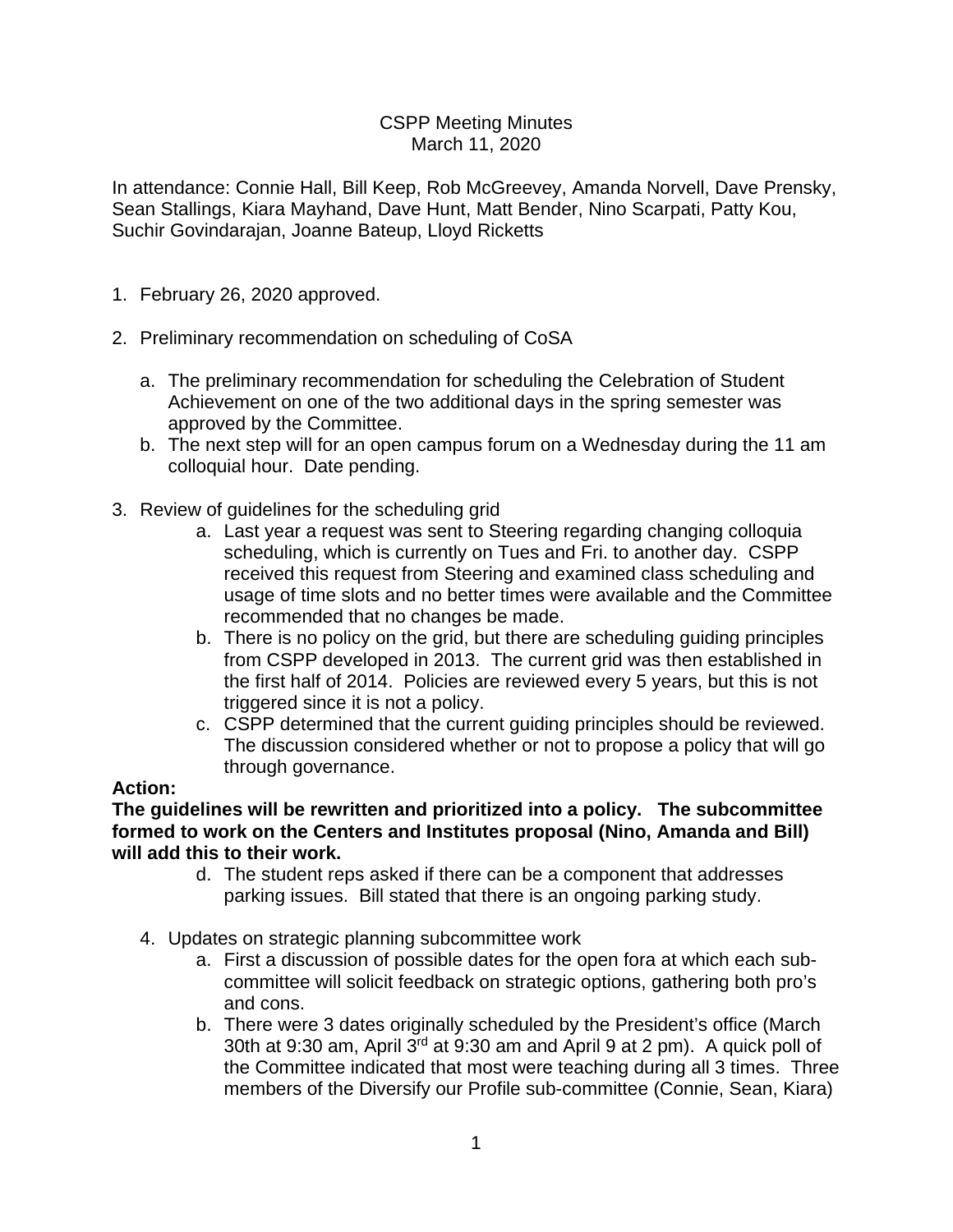were able to make April 9nth at 2 pm, however, the fourth member, Lisa, was not present.

**Action: Given this and other scheduling conflicts, each sub-committee will try to schedule in a colloquium block.** 

**Action: Amanda will ask Gem to book some rooms now for some colloquial times and 5th Wednesday in April.**

## c. Updates

## *1. Diversify our profile, maintain quality, increase revenue*

Several points were discussed:

- Maintain quality, but reduce traditional freshmen cohort and replace with some transfers or more out of state students.
- Perhaps target non-traditional learners adults, veterans, out-of-state and offer more hybrid programs and non-traditional modes of learning
- Consider making the SAT optional
- "College in high schools"

### *2. Programs of Distinction – direct resources to demonstrated or emerging strengths; Innovate to lead in higher education.*

- A set of criteria (what is distinction?) must be determined. This subcommittee discussed how to go about developing these criteria and how to aks the community for what they think are appropriate
- Define the word "strength". A program may be excellent, but shrinking due to demand so popularity is not necessarily the only criterion for a strong programs
- How do we incentivize interdisciplinary endeavors or other types of innovation?
- The bigger question is do we want to go after innovation routinely.
- Innovation within smaller units or innovate as a College as a whole? Something equivalent in scope to transformation.
- It is important to convey the urgency of the situation. Some changes are needed going forward in light of student numbers and costs.
- How do you reduce the cost of high quality education and also innovate?

# *3. Matter more*

- Partnerships and the concept of an anchor institution were discussed
- This sub-committee is data gathering on current partnerships.
- Anchor institution strong community connections to Trenton. This is a major strategic choice. Idea of downtown space coincides with this.
- How do we determine extent of partnerships?
	- o Looked at the current list of articulation agreements
	- o Will look at lists from CEL and Bonner for partnerships
	- o Nursing, education all have partners for placing students in internships/student teaching
- Any partnership should benefit both parties.